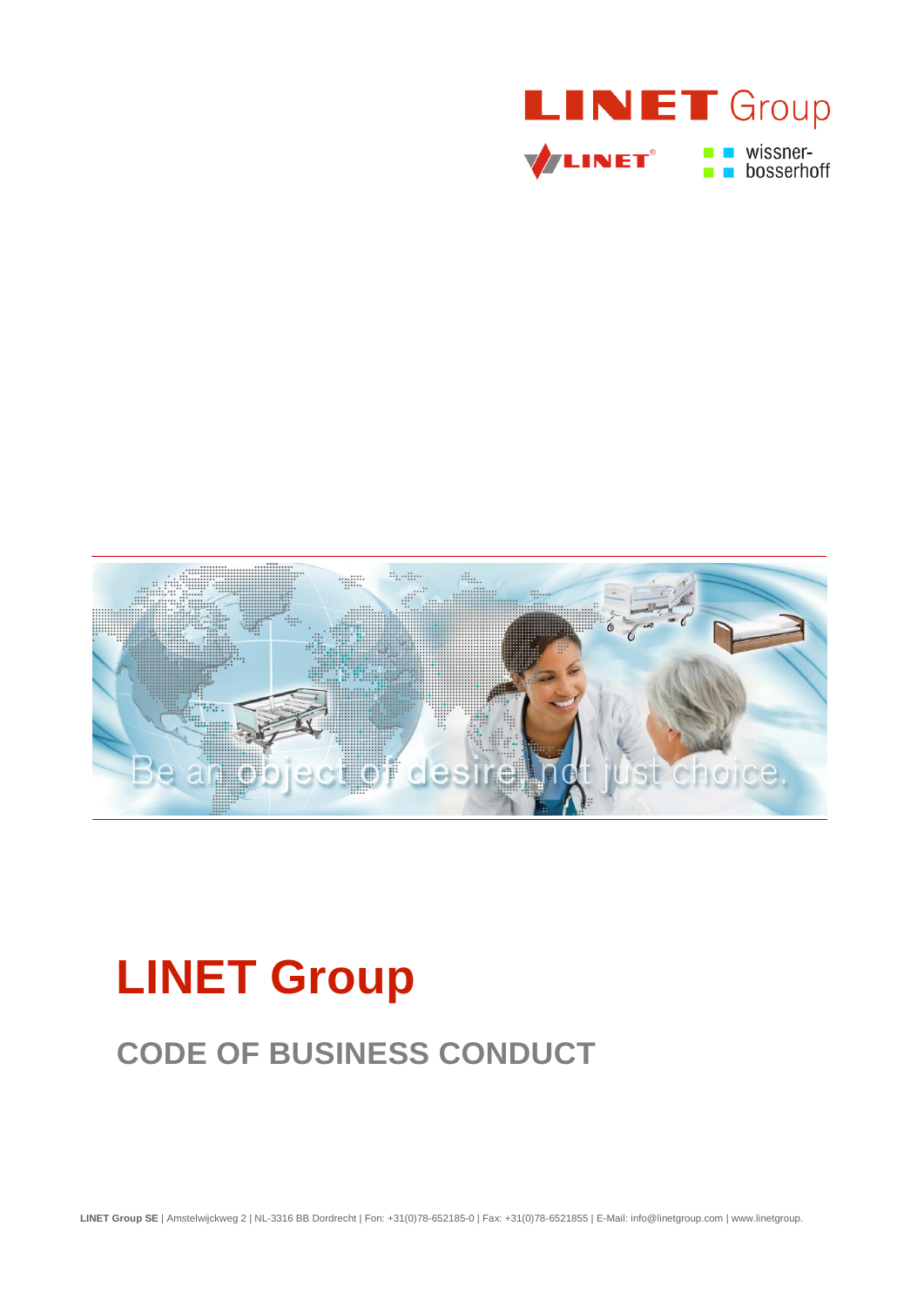

### **Table of Contents**

| 6 |  |
|---|--|
| 7 |  |
|   |  |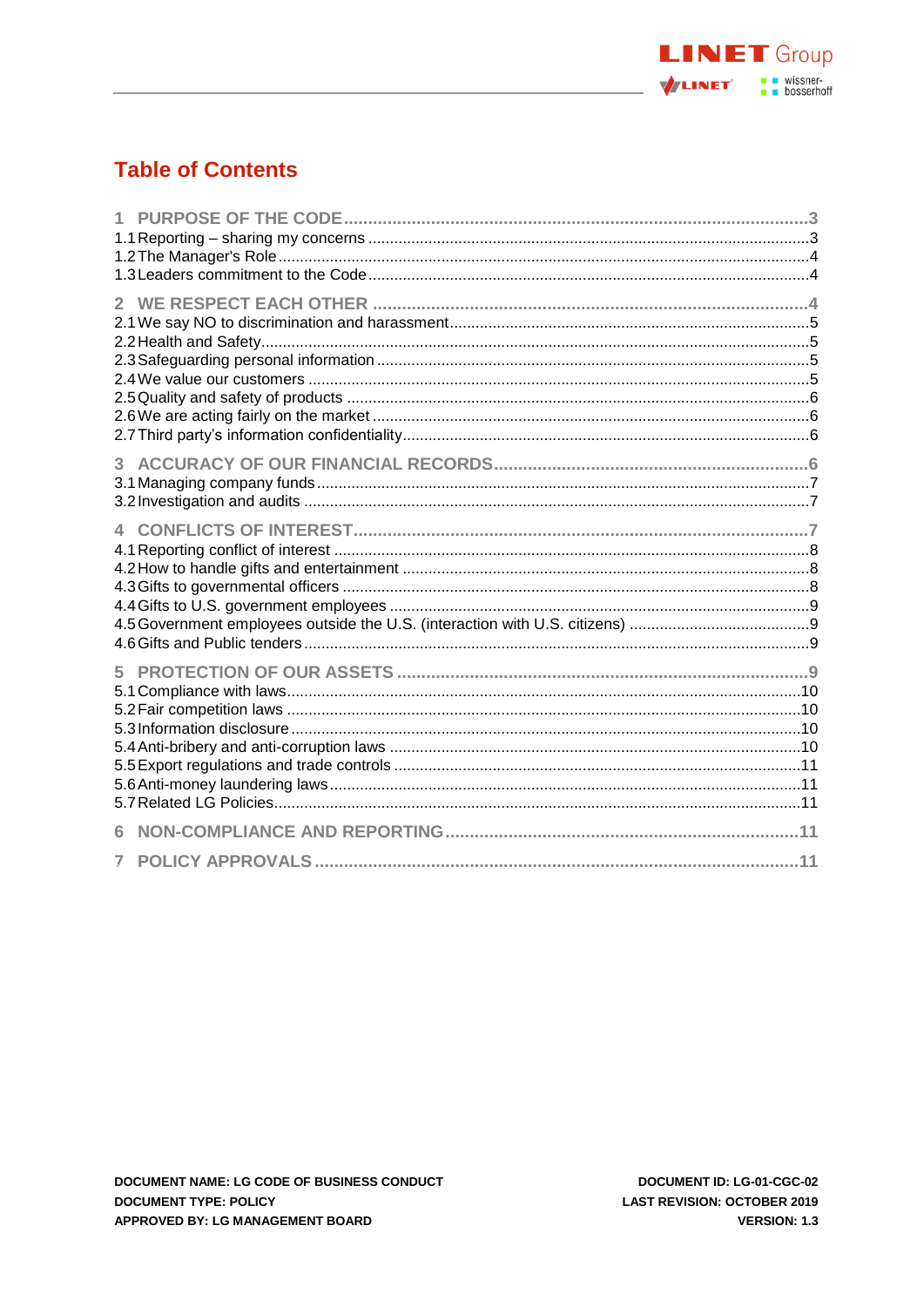

### <span id="page-2-0"></span>**1 PURPOSE OF THE CODE**

Our Code of Business Conduct ("the Code") sets forth the guidelines we need to follow in order to uphold the law and act according to the highest ethical standards in our daily business activities. We have a responsibility to adhere to these guidelines in all of our interactions with our key stakeholders—our customers, colleagues, communities in which we work or suppliers. We are expected to know and follow these unique sets of rules that ensure our ethical interactions with each of these stakeholder groups.

### **The Code promotes:**

- $\triangleright$  Honest and ethical conduct in all relationships
- $\triangleright$  Full, fair, accurate, timely and understandable disclosure in public reports and documents
- ➢ Protection of all confidential and proprietary information
- $\triangleright$  Compliance with applicable governmental directives, laws, rules and regulations
- ➢ Internal reflection of adherence to the Code
- ➢ Prompt internal reporting of any violations of the Code
- ➢ Accountability for adherence to the Code by every employee

### **The requirement is to successfully complete the annual online training and certification of the Code and other supplemental policies**

All employees are required to review, understand, certify and abide by the Code every year, as our Code is regularly updated based on the business environment, changing laws and employee feedback. You will be sent notifications directing you to complete your online training and certification of the Code. Employees with certain roles and responsibilities must also complete additional online training and certifications.

### <span id="page-2-1"></span>**1.1 Reporting – sharing my concerns**

As our employee, you are strongly encouraged to report any known or suspected violations of our Code or applicable laws and regulations. We also encourage you to come forward with situations that "just don't feel right."

The Code helps us to identify and understand situations in which misconduct might arise. If we find ourselves in such a situation, or believe that another person is facing one, our Code shows us where to find more information and how to seek guidance and report known or suspected violations of applicable laws, this Code and Company policy.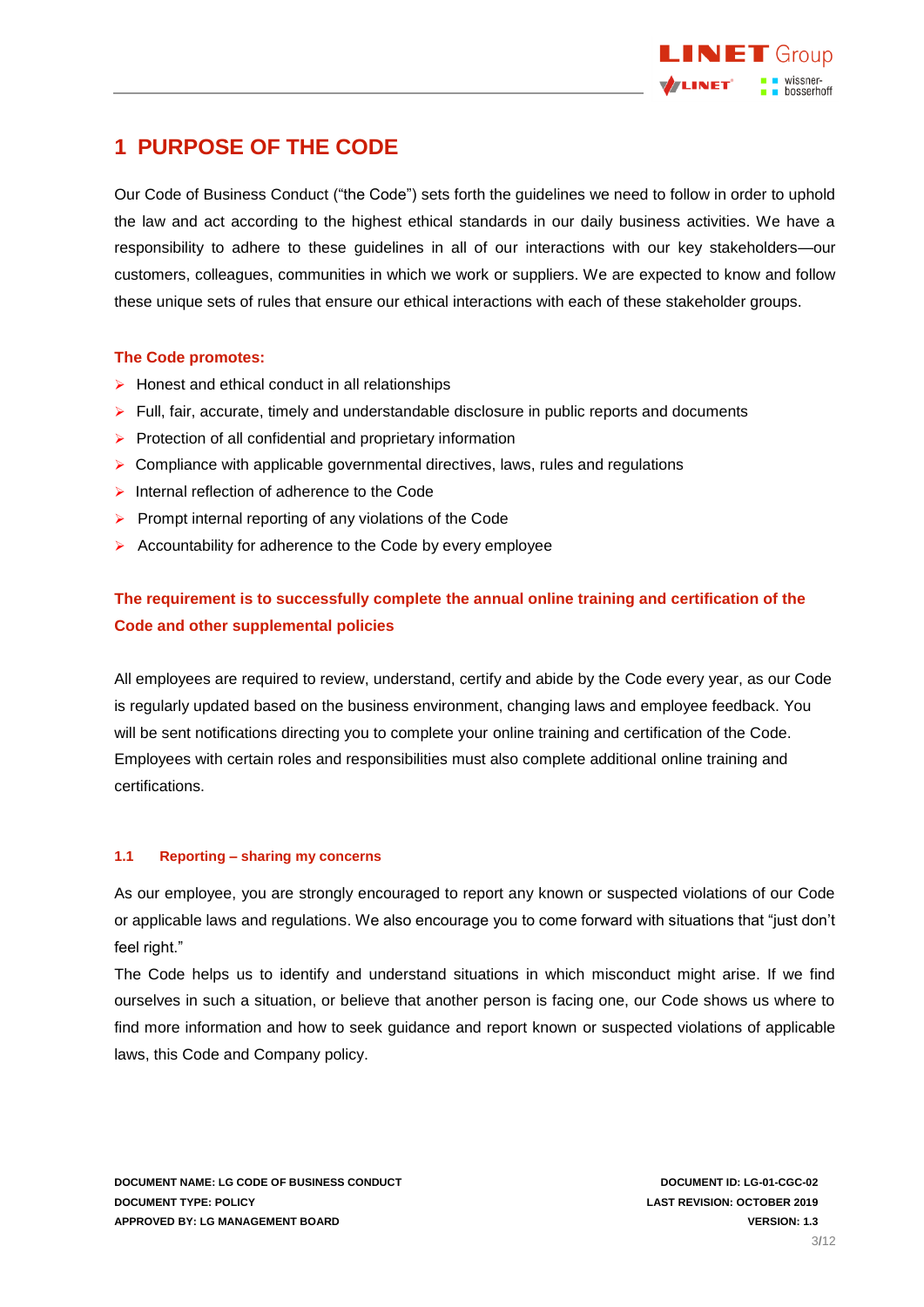

If you witness any violation of our Code, we strongly advise you to discuss this matter with your direct supervisor or HR department. If you are uncomfortable talking to your direct supervisor or HR, please contact the Head of LG Internal Audit or Legal department – see section 1.4.

Whatever way you chose to report the misconduct, we ensure you that your concern will be addressed promptly and anonymously. All recorded concerns will be held confidential and will be investigated anonymously, in accordance with our Code.

#### <span id="page-3-0"></span>**1.2 The Manager's Role**

LINET Group directors and managers, with their leadership roles and responsibilities, should set a good example for others, encourage an environment of open and honest communication without fear of retaliation. When ethical issues are brought to their attention, they are responsible for taking prompt action. It is their role and obligation to promote LINET Group's ethical culture and never direct employees to achieve results in ways that are in violation of this Code, LINET Group policies, or the law.

Managers also have approval responsibility for a variety of transactions on behalf of the company. As a LINET Group manager or manager's proxy, you have important fiduciary responsibilities to ensure that policy requirements are met.

#### <span id="page-3-1"></span>**1.3 Leaders commitment to the Code**

All LINET Group leaders must follow the guidelines set forth by this Code, uphold our Company's core values and follow all applicable laws and regulations. Our leaders must ensure that the employees they supervise understand and comply with this Code. All leaders must have perfect knowledge of the Code in order to ensure that it is widely disseminated amongst employees.

### <span id="page-3-2"></span>**2 WE RESPECT EACH OTHER**

The vision and goals of our company are binding for each employee and to achieve them, we need to cooperate with each other. All our employees work in an environment, where they can grow personally and professionally, where they are respected and treated with dignity. On the other hand, all employees must recognize their duties, be team players and treat others with respect and dignity.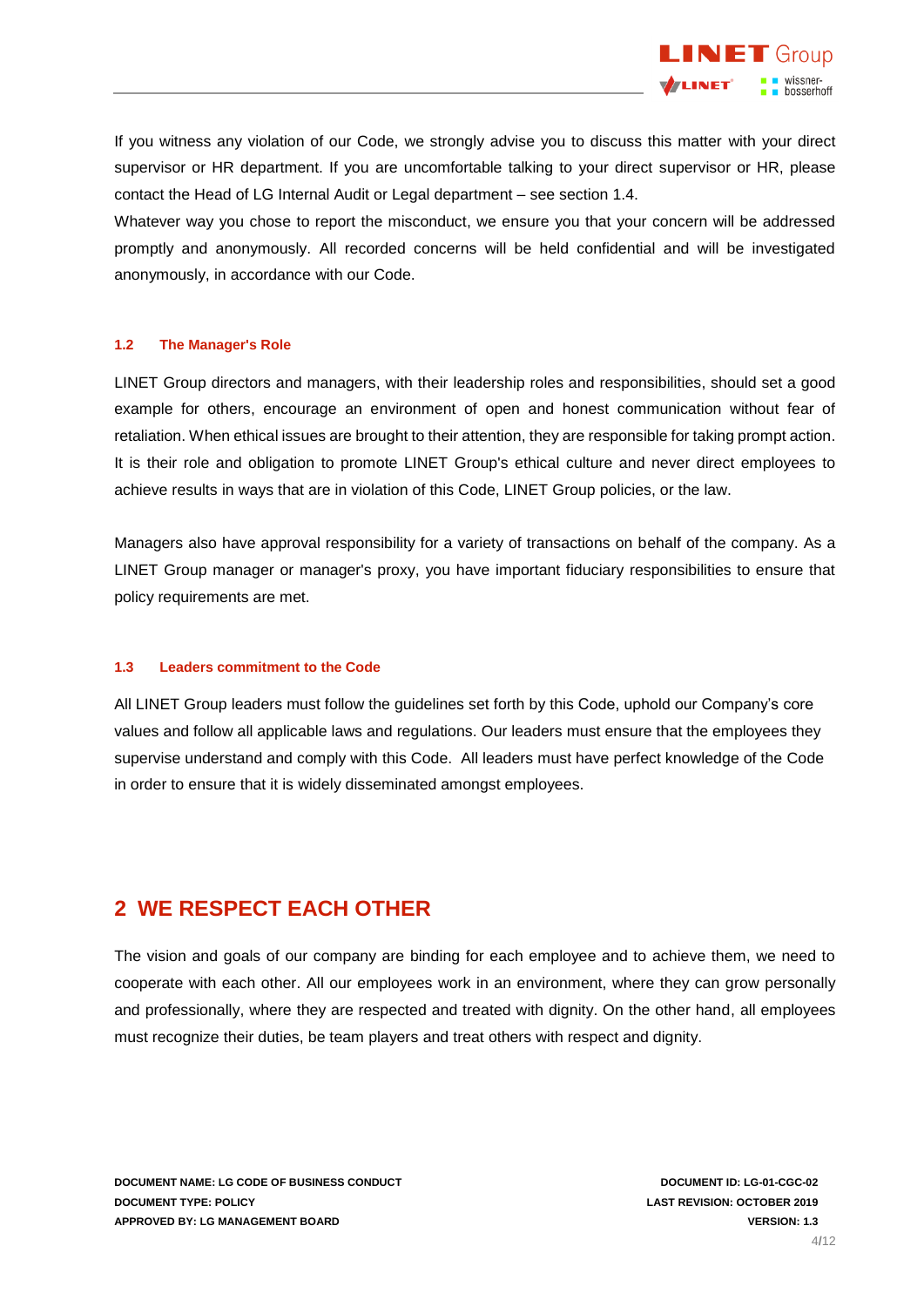

### <span id="page-4-0"></span>**2.1 We say NO to discrimination and harassment**

Our Company has made a firm commitment to providing each of us a workplace free from unlawful discrimination or harassment.

In recruiting, hiring, developing and promoting employees — all employment processes — decisions are made without regard to gender, race, color, nationality, citizenship, ancestry, religion, age, physical or mental disability, medical condition, sexual orientation, gender identity or gender expression, or marital status.

We never engage in any forms of unlawful harassment, whether verbal, physical or visual. At our Company, harassment includes any form of unwelcome conduct toward another person that:

- ➢ Has the purpose or effect of creating an intimidating, hostile or offensive work environment for a person
- ➢ Has the purpose or effect of unreasonably interfering with or disrupting someone's work performance
- <span id="page-4-1"></span>➢ Otherwise adversely affects someone's employment opportunities

### **2.2 Health and Safety**

To promote and ensure a safe workplace, we must follow all safety procedures and conduct our work in the safest possible manner at all times. This requires following all applicable safety-related laws and regulations. We also must never tolerate any act or threat of violence at our company.

Employees are not permitted to use, possess, sell, transfer, manufacture, distribute, or be under the influence of illegal drugs generally and especially on Company-owned or leased property, during working hours, while on company business, or while using company property. Alcohol use during works hours is strictly prohibited. Violation of this paragraph may lead even to the termination of the employee.

### <span id="page-4-2"></span>**2.3 Safeguarding personal information**

We respect the privacy of our employees and we are obliged to protect employee personal information in accordance with all applicable legal requirements, including local privacy and data protection laws. If you are involved in the collection, storage, modification, transfer, blockage, erasure or use of personal data, you must comply with these laws and be in accordance with the LINET Group Data classification and protection policy.

### <span id="page-4-3"></span>**2.4 We value our customers**

Our customers are at the core of everything we do in our business and our behavior should be aligned to their needs.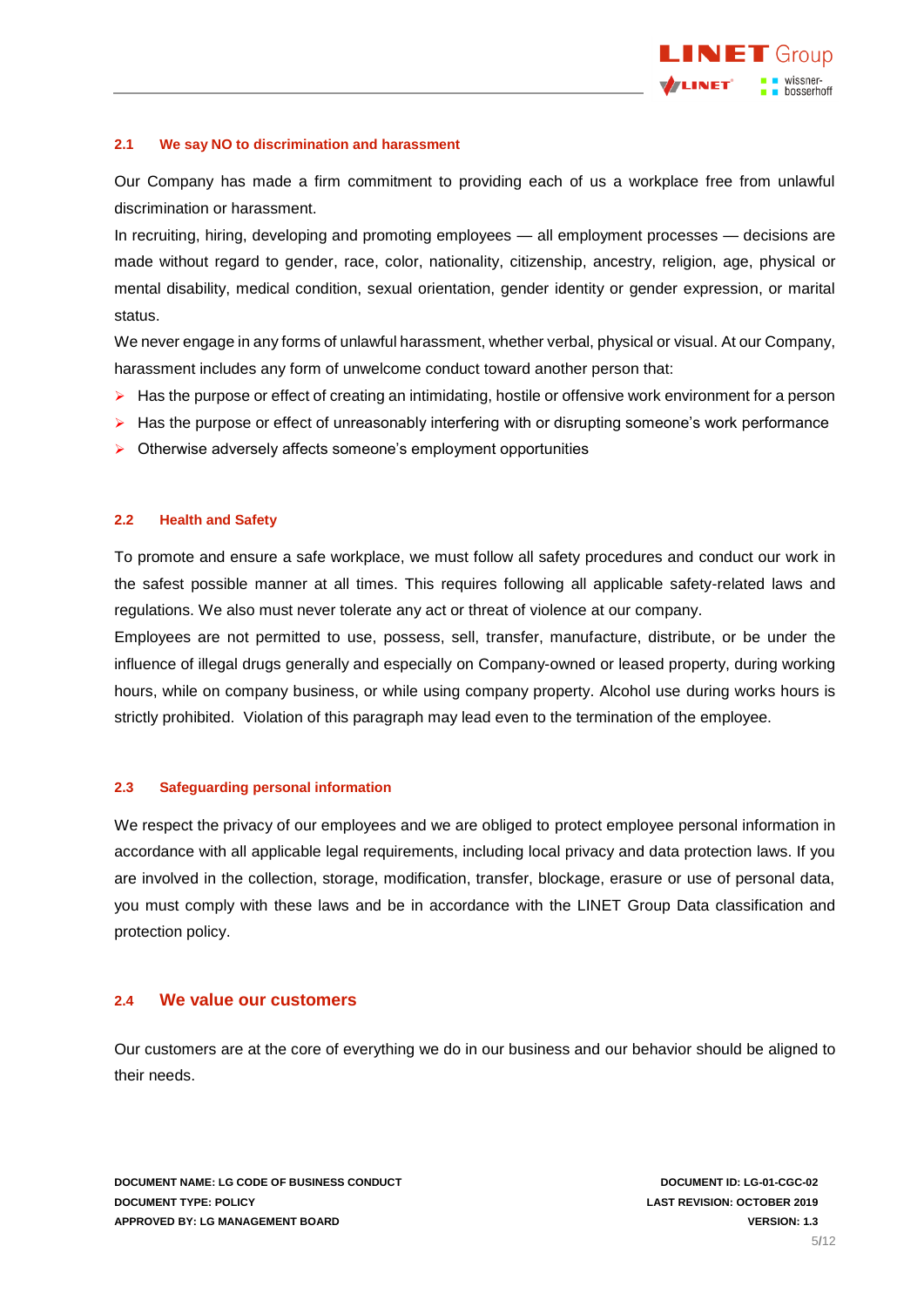

### <span id="page-5-0"></span>**2.5 Quality and safety of products**

We are fully committed to providing safe and innovative products to our customers. To ensure that we do so, we manufacture our products in compliance with all applicable norms, laws and regulations. We fulfill our contracts in an ethical manner, following all contract specifications. We choose our suppliers, so they support our high-quality standards and their supply leads to the overall safety of our products presented to our customers.

#### <span id="page-5-1"></span>**2.6 We are acting fairly on the market**

It is important that we engage in fair dealing practices at all times. Those of us involved in selling, advertising, promoting and marketing our products and services must ensure that our business conduct is always guided by honesty and integrity. This means that the provided or published information about our products or services must be accurate, truthful and complete.

### <span id="page-5-2"></span>**2.7 Third party's information confidentiality**

Customers and other external parties trust us with their vital technology, assets and/or infrastructure. We must safeguard their confidential information and to ensure we fulfill this duty, we must follow the terms of any related contractual agreements we have entered into, including nondisclosure agreements. Our obligation to protect this confidential information continues even after our relationship with the third party or our employment with LINET Group ends.

When collecting information about our competitors for business purposes, we must always act in an ethical and legal manner. For this reason, we may never ask our fellow employees for confidential information about their previous employers.

### <span id="page-5-3"></span>**3 ACCURACY OF OUR FINANCIAL RECORDS**

Timely, accurate handling and reporting of financial information is not only required by law, but it is also at the core of our commitment to do business honestly and ethically. Our commitment is to conduct only legitimate and authorized business transactions.

To do so, we may not engage in any of the following activities:

- ➢ Making false representations on behalf of LINET Group or any of its subsidiaries, whether verbally or in writing
- ➢ Mischaracterizing/misclassifying or intentionally hiding (not reporting) Company transactions or funds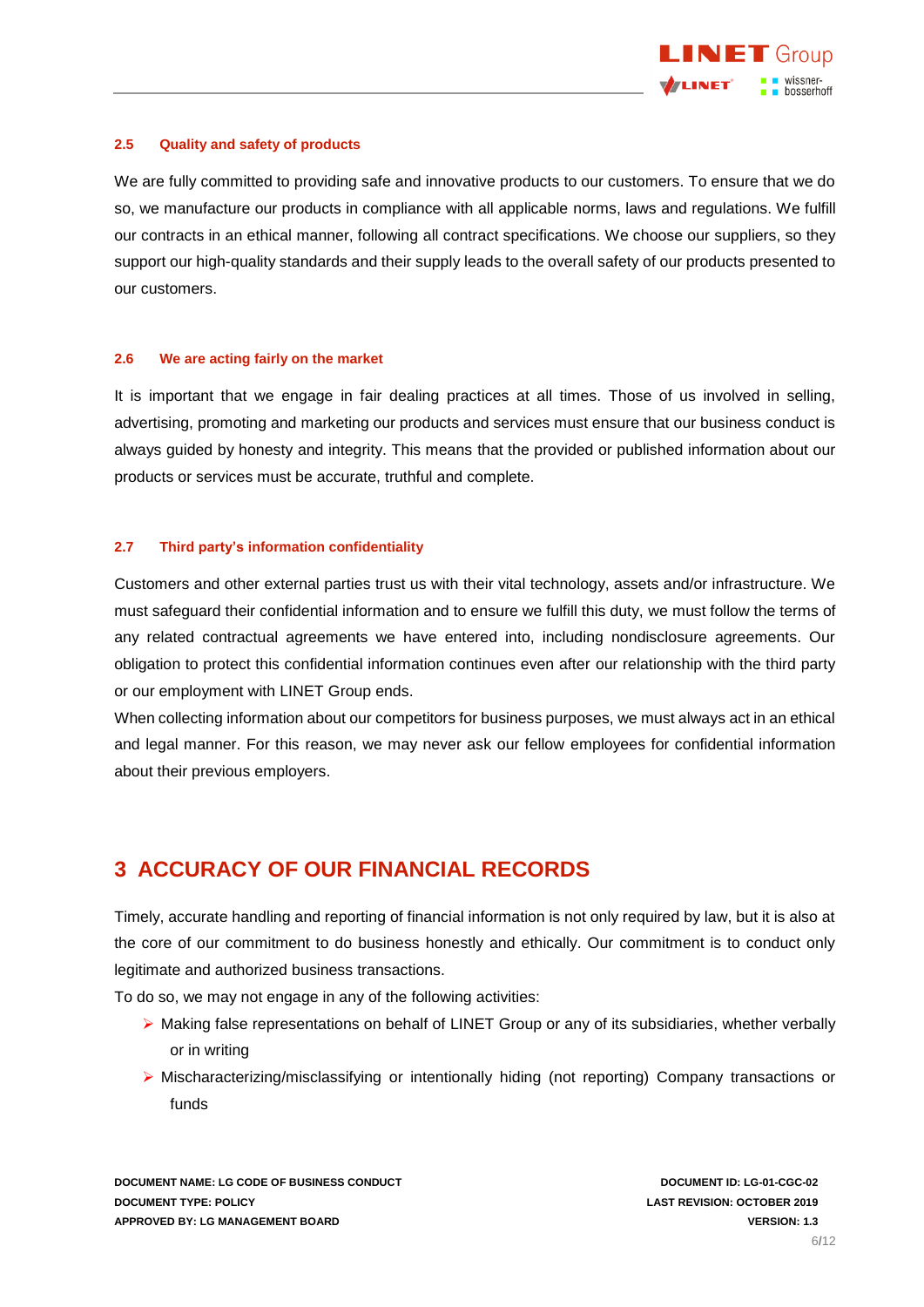

- ➢ Creating undisclosed or unrecorded fund accounts
- <span id="page-6-0"></span>➢ Knowingly tolerating or allowing any illegal activities to occur

### **3.1 Managing company funds**

All employees are personally responsible for any company-related funds that they control. Company funds must only be used for LINET Group business purposes. Every employee must ensure we receive adequate value and maintain accurate and timely records for each expense. This includes any transactions with third parties. It is a violation of our Code to hide, falsify, misrepresent or alter documents or data regarding the use of our funds.

### <span id="page-6-1"></span>**3.2 Investigation and audits**

From time to time it can occur that our employee will be contacted by external or internal auditor or by governmental investigation body to provide information or documentation regarding our company. If you are contacted by governmental investigator to provide any documentation or information about LINET Group with regard to an investigation of our company, please contact the subsidiary Managing Director / CEO, legal department or Internal Audit first. Providing information, documentation and collaboration during internal audits and/or internal investigations is mandatory and must be dealt with unconditionally and promptly.

### <span id="page-6-2"></span>**4 CONFLICTS OF INTEREST**

A "conflict of interest" exists when our private interests interfere in any way with the interests of our Company. Conflict of interest situations are common. Simply being involved in such a situation does not constitute a violation of our Code. However, failing to disclose it or delaying disclosure is a violation. Here are the most common situations, in which you may be in conflict of interest:

- ➢ Selling, owning or interacting with outside businesses linked with our company
- ➢ Interacting with family or friends as supplier, contractor, consultant etc.
- ➢ Employing or applying for employment of a family member in our company
- ➢ Dealing with government, non-profit, profit, technical or other external boards
- ➢ Providing any personal loans or financial guarantees in the company name
- ➢ Providing or receiving gifts, favors and entertainment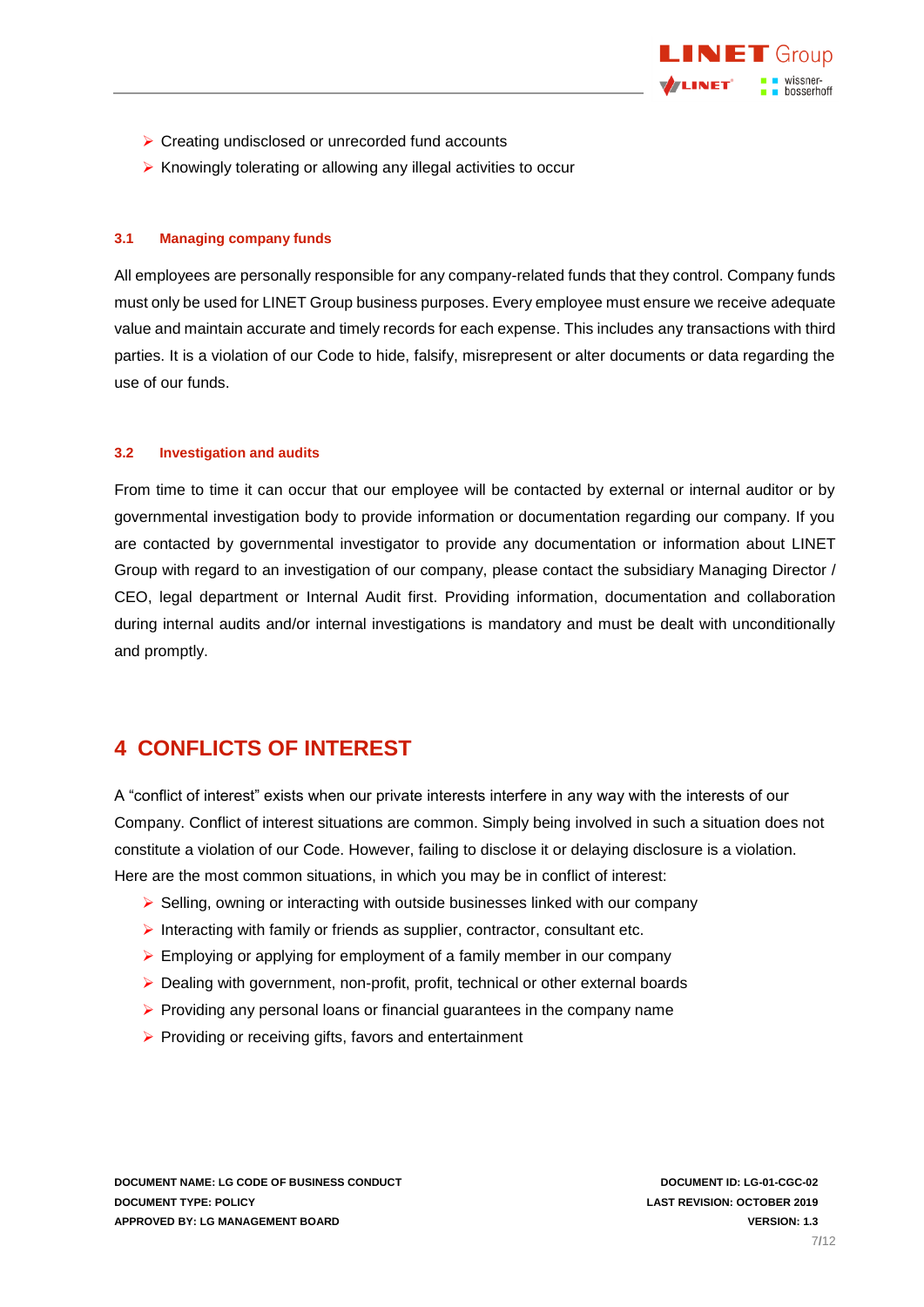

### <span id="page-7-0"></span>**4.1 Reporting conflict of interest**

For each, even potential, conflict of interest, you must complete the "Check Form of Independence of LINET Group Employees" and immediately submit it to Group HR.

### <span id="page-7-1"></span>**4.2 How to handle gifts and entertainment**

Business courtesies, such as small gifts and entertainment, are generally perceived as a way to build good business relationships. LG employee does not receive from individuals or legal entities any financial funds, gifts, services or other benefits for himself/herself or anyone in close relationship that could possibly affect his/her judgment or an ethical approach to work assignments. When gifts are given or received in the course of business, you should keep the following in mind:

- ➢ There must be no obligations or expectations (stated or implied)
- $\triangleright$  They must be made openly
- $\triangleright$  They must be of reasonable value
- $\triangleright$  They must comply with the recipient's rules
- ➢ They must be appropriate, legal and accurately documented

In addition, you may not accept a business courtesy if it might be viewed as a bribe or be otherwise inappropriate.

Generally acceptable gifts and entertainment are: Nominal gifts with a combined market value of EUR 100 or less, to or from a single source (entity), occasional business entertainment valued at less than EUR 200, per source (entity). All individual gifts or entertainment exceeding the above-mentioned value must be approved in writing by the subsidiary Executive (Managing Director or CEO).

Non-acceptable would be following: offer, accept or request anything that is illegal, unsavory, offensive, or would embarrass our company, cash or a cash equivalent or something as part of an agreement to do anything in return (quid pro quo).

### <span id="page-7-2"></span>**4.3 Gifts to governmental officers**

Generally, stricter rules and company policies apply when we interact with government entities and their employees or representatives. Nothing of value should ever be promised, offered or provided to a government employee, either directly or indirectly, in an attempt to influence the government employee to act or refrain from acting in connection with obtaining or retaining any business advantage.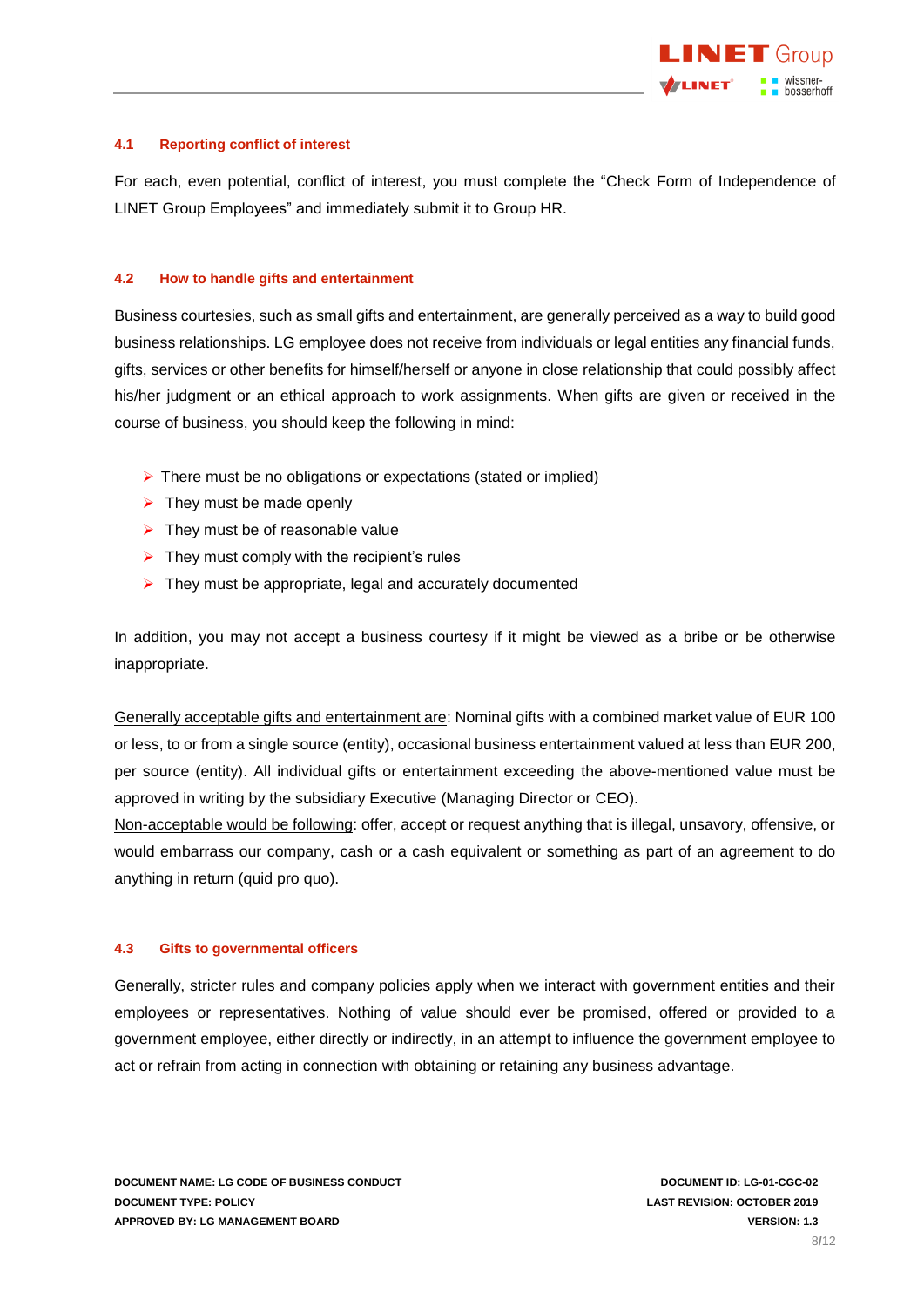

### <span id="page-8-0"></span>**4.4 Gifts to U.S. government employees**

No gift or entertainment or meal may be offered to a U.S. federal, state, or local government employee, without written consent of subsidiary CEO/Managing Director. Please, carefully review the LINET Group Anti-Corruption Policy. The U.S. law bans all gifts to U.S. Congress and Staff and U.S. government employees, including payment for meals.

#### <span id="page-8-1"></span>**4.5 Government employees outside the U.S. (interaction with U.S. citizens)**

Always follow all laws and LINET Group Anti-Corruption Policy. Different countries have laws restricting gifts to employees associated with governments (or government-controlled agencies). At this point we want to explicitly mention the U.S. anti-corruption law, (the Foreign Corrupt Practices Act) and laws governing interaction with public officials, both foreign and local, which set anti-corruption rules outside of the U.S.A.

#### <span id="page-8-2"></span>**4.6 Gifts and Public tenders**

<span id="page-8-3"></span>No gifts may be offered or given in order to gain an advantage in Public tenders. Individual cases must be discussed and approved in writing by subsidiary Sales Director or CEO/Managing Director.

### **5 PROTECTION OF OUR ASSETS**

We are each accountable for the proper use of Company assets at all times. Company assets include all of our tangible property, such as our facilities, equipment, vehicles, networks and computer systems, as well as our intangible assets such as software and other intellectual property.

In order to properly safeguard the Company assets we must also carefully consider any request for information from internal or external parties, which may be harmful to our Company. Be alert to requests for information from anyone inside or outside of LINET Group including:

- ➢ Overall business trends
- ➢ Business in our geographic territory
- ➢ Product orders or deliveries
- ➢ Customer's name, contact or other information
- ➢ Delivery times
- ➢ Lawsuits or intellectual property disputes
- ➢ Suppliers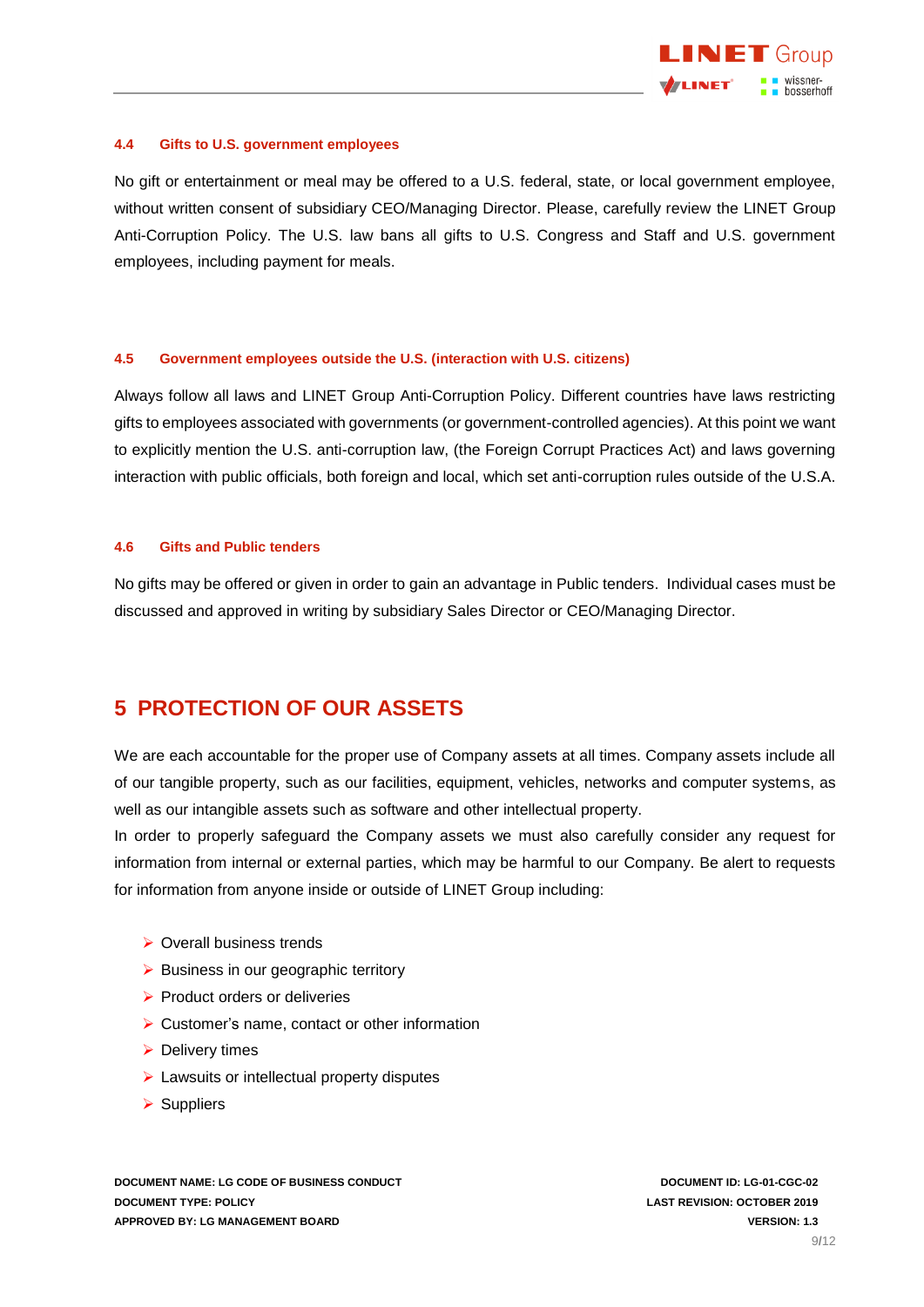

- ➢ Prices
- <span id="page-9-0"></span>➢ Product development

### **5.1 Compliance with laws**

We are a global company, which operates in a multinational market environment. Complying with laws and acting in accordance with them throughout our Company is critical for further positive development of the Company. Following are the main areas where we need to comply with the given legal requirements.

### <span id="page-9-1"></span>**5.2 Fair competition laws**

We never try to gain a better market position through illegal or unfair means. We compete strictly on the basis of the merits of our Company's products, services and people.

To comply with competition laws, we may not enter into formal or informal agreements:

- ➢ With customers, suppliers or other business partners that may limit competition, such as agreements to tie the sale of one product on the condition that the buyer purchases a different LINET Group product, fix sale prices, refuse to sell to particular customers or refuse to buy particular products
- ➢ With competitors to fix prices, allocate markets, divide customers or engage in activity that would otherwise unlawfully restrict competition

### <span id="page-9-2"></span>**5.3 Information disclosure**

The information we disclose about our Company must be complete, fair, accurate, timely and understandable. Only authorized members of management should provide information regarding our Company to the media, investors, government officials or external legal counsel.

### <span id="page-9-3"></span>**5.4 Anti-bribery and anti-corruption laws**

As a company, we act in accordance with the highest ethical standards. Such standards require that we never engage in or otherwise support corruption in the locations where we do business. We must therefore follow all applicable anti-corruption laws.

Furthermore, we will not take on any business opportunities which would be even potentially associated with bribes, and we will support our employees in fighting bribery in business activities. For further detail refer to LINET Group Anti-corruption policy.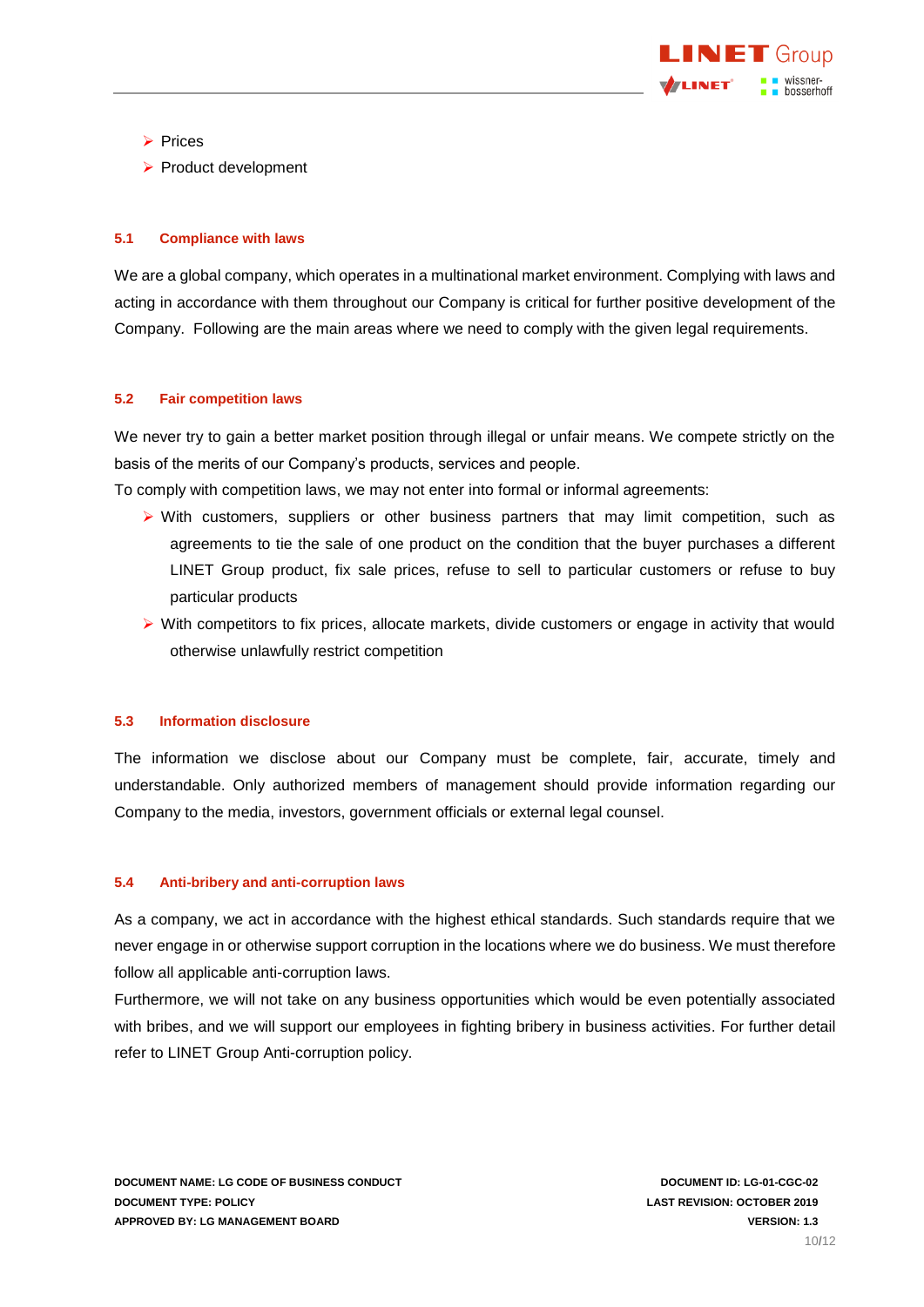

### <span id="page-10-0"></span>**5.5 Export regulations and trade controls**

We do our business globally; therefore, it is critical that we carefully comply with all applicable international trade laws and regulations. Each of our subsidiaries should implement internal controls, which govern the import and export transactions. These controls include detailed procedures that aim to ensure proper planning for imports and exports, preparing and presenting data and documentation to relevant government agencies, and maintaining and producing adequate accounting and other records.

### <span id="page-10-1"></span>**5.6 Anti-money laundering laws**

When conducting our global business activities, it is critical that Managers/Directors monitor subsidiary compliance with local Anti-money laundering laws and regulations. LINET Group potential business partners must be always carefully verified in order to prevent entering into business with untrustworthy / suspicious entities.

### <span id="page-10-2"></span>**5.7 Related LG Policies**

- LG Corporate Governance
- LG Compliance program
- LG Anti-Fraud program
- <span id="page-10-3"></span>LG Anti-corruption policy

### **6 NON-COMPLIANCE AND REPORTING**

All Individuals are required to adhere to this Policy. Failure to comply may result in disciplinary action up to and including termination from employment for cause, termination of contract, and civil penalties and/or criminal sanctions, depending on the circumstances.

### **Use the following contact details to report any non-compliance or violation of internal rules:**

**Email: [compliance@linetgroup.com](mailto:compliance@linetgroup.com)**

**Phone: +42 312 576 100**

### <span id="page-10-4"></span>**7 POLICY APPROVALS**

**DOCUMENT NAME: LG CODE OF BUSINESS CONDUCT DOCUMENT ID: LG-01-CGC-02 DOCUMENT TYPE: POLICY LAST REVISION: OCTOBER 2019 APPROVED BY: LG MANAGEMENT BOARD VERSION: 1.3**